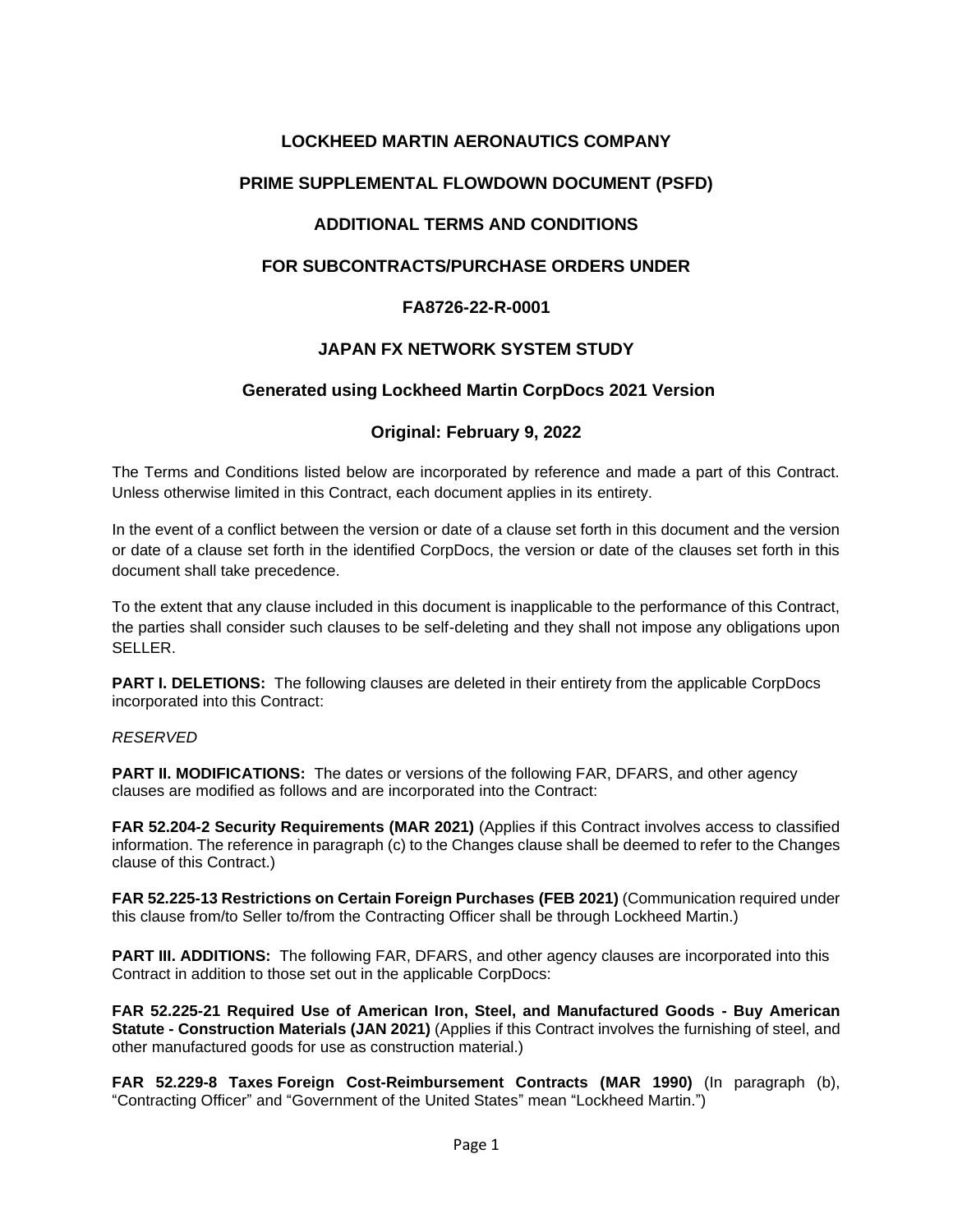**FAR 52.232-39 Unenforceability of Unauthorized Obligations (JUN 2013)** (Applies if software or services will be retransferred to the Government.)

**FAR 52.243-2 ALT II Changes-Cost-Reimbursement Alternate II (APR 1984)** (Applies if services and suppliers will be furnished by Seller.)

**FAR 52.245-9 Use and Charges (APR 2012)** (Applies if Government property will be provided. Communications with the Government under this clause will be made through Lockheed Martin.)

**FAR 52.246-2 ALT I Inspection of Supplies Fixed-Price Alternate I (JUL 1985)** (Applies if this is a fixed price incentive type contract.)

**DFARS 252.211-7007 Reporting of Government-Furnished Property (AUG 2012)** (Applies if Seller will be in possession of Government property for the performance of this Contract.)

**DFARS 252.225-7027 Restriction on Contingent Fees for Foreign Military Sales (APR 2003)** (The reference to the clause in paragraph (a) means FAR 52.203-5. The bank in paragraph (b)(1) is completed with "any Government." Subparagraph (b)(2) is deleted.)

**DFARS 252.239-7000 Protection Against Compromising Emanations (OCT 2019)** (Applies if Seller will perform classified work. "Contracting Officer" means "Lockheed Martin." "Government" means "Lockheed Martina and the Government" in paragraphs (c) and (d).)

**DFARS 252.239-7001 Information Assurance Contractor Training and Certification (JAN 2008)** (Applies if Seller personnel will access DoD information systems during the performance of this Contract.)

**DFARS 252.239-7010 Cloud Computing Services (OCT 2016)** (Applies if this Contract involves use of cloud services.)

**DFARS 252.243-7002 Requests for Equitable Adjustment (DEC 2012)** (Applies if this Contract exceeds \$150,000. "Government" means "Lockheed Martin.")

**DFARS 252.245-7001 Tagging, Labeling, and Marking of Government-Furnished Property (APR 2012)** (Applies if items furnished by Seller will be subject to serialized tracking.)

**DFARS 252.245-7004 Reporting, Reutilization, and Disposal (DEC 2017)** (Applies if Government property will be located at Seller's facilities for the performance of this Contract. "Contracting Officer" means "Lockheed Martin.")

**DFARS 252.246-7001 Warranty of Data (MAR 2014)** (Applies if data will be acquired from Seller and this Contract is not firm fixed price or fixed price incentive. "Government" means "Lockheed Martin or the Government\." "Contracting Officer" means "Lockheed Martin." The last sentence in paragraph (b) is changed to read as follows: The warranty period shall extend for three years after completion of delivery of the data to Lockheed Martin or if the data is delivered to the Government, either by Lockheed Martin or Seller, the warranty period shall extend for three years after delivery of the Government.")

**DFARS 252.246-7001 ALT II Warranty of Data Alternate II (MAR 2014)** (Applies if data will be acquired from Seller and this Contract is firm fixed price. "Government" means "Lockheed Martin or the Government\." "Contracting Officer" means "Lockheed Martin." The last sentence in paragraph (b) is changed to read as follows: The warranty period shall extend for three years after completion of delivery of the data to Lockheed Martin or if the data is delivered to the Government, either by Lockheed Martin or Seller, the warranty period shall extend for three years after delivery of the Government.")

**AFFARS 5352.223-9000 Elimination of Use of Class I Ozone Depleting Substances (ODS) (OCT 2019)**

.